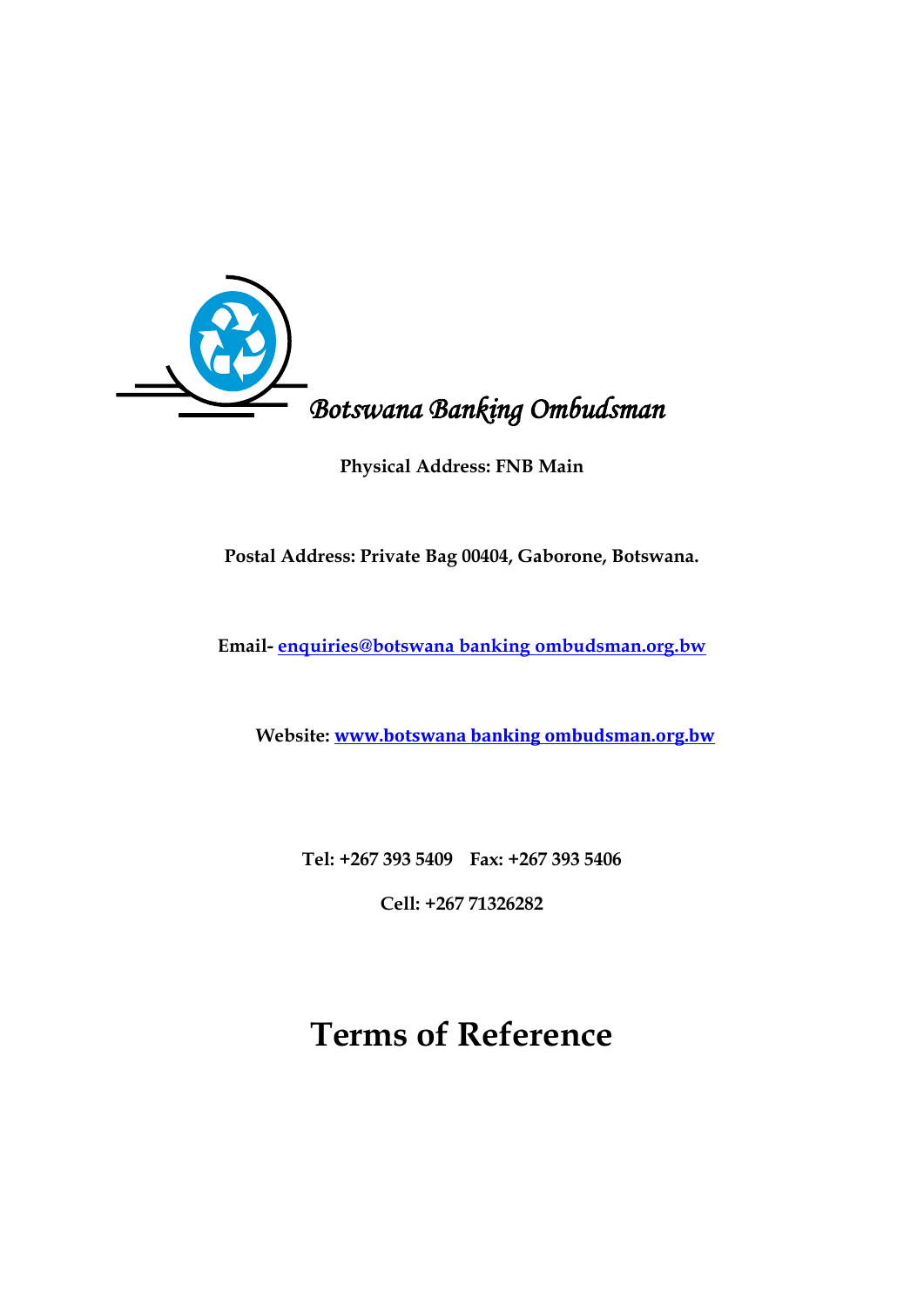# **1. Introduction**

1.1 The self-regulatory dispute resolution scheme of the Botswana Banking Ombudsman (BBO) exists to provide a free, accessible, and efficient alternative to other remedies such as court proceedings, for customers of member banks of the Bankers Association of Botswana.

1.2 The Banking Ombudsman's principal powers and duties are to consider disputes directed by these terms of reference and to facilitate the satisfaction, settlement or resolution of disputes whether by agreement, recommendations or determinations or by any other appropriate means. It is not a function of the Banking Ombudsman to provide general information pertaining to the banking industry, bank services, bank policy or procedures.

## **2. Scheme Objective**

2.1 The scheme provides independent and expedient resolution of disputes utilizing criteria such as:

- a) The law;
- b) Good Banking Practice;
- c) Bankers Code of Conduct;
- d) Banking Practice in other Jurisdictions; and
- e) Fairness in all circumstances

# **3. Scheme Independence**

3.1 The Banking Ombudsman acts independently and enjoys security of tenure. He/she can only be dismissed for incompetence, gross misconduct, failure or incapability to carry out his/her duties. The Banking Ombudsman may not be dismissed on grounds of being unpopular with customers or banks.

- 3.2 The scheme's independence is further guaranteed given that:
	- a) Banking Ombudsman and employees of his/her office are entirely responsible for the handling and determination of complaints;
	- b) The Banking Ombudsman is accountable only to the Bankers Association of Botswana; and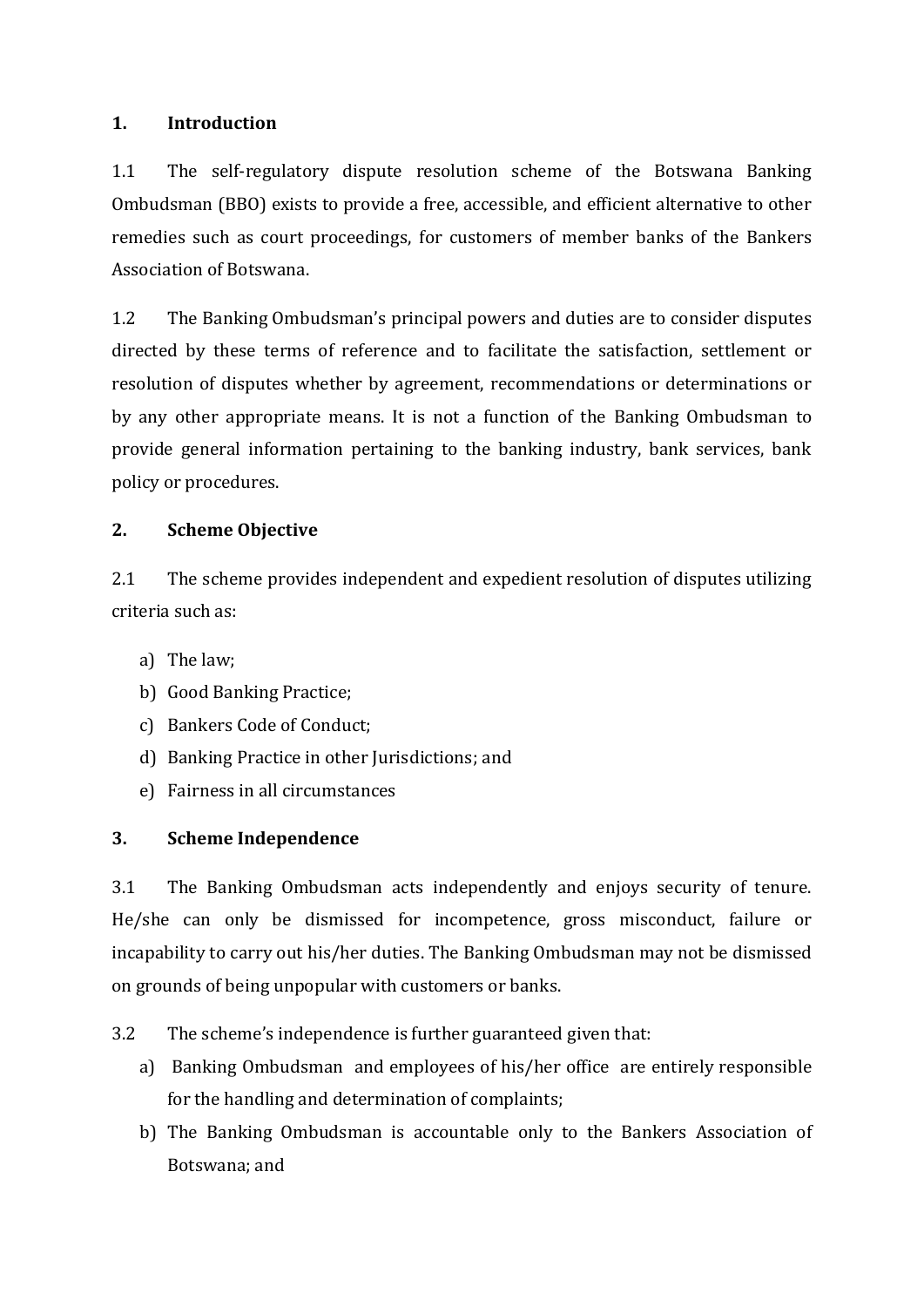c) The scheme is also adequately financed by the Bankers Association of Botswana to carry out its mandate

## **4. Service Cost**

4.1 The scheme provides a free service to disputants

4.2 Member Banks of the Bankers Association of Botswana meet the costs of operation for the scheme

# **5 Complainant/Disputant Criteria**

5.1 A dispute against a member Bank of the Bankers Association of Botswana may be lodged by:

- a) An individual bank customer; or
- b) Business (including company, corporation, an association, a partnership or a trust) with a turnover for the last financial year of P2 000 000 or less

# **6. Banking Ombudsman's Jurisdiction**

- 6.1 To be considered, a complaint must be:
	- a) Against a bank that is a member of the Bankers Association of Botswana;
	- b) Against customer's own bank;
	- c) Relate to a claim not more than P500 000;
	- d) Relate to mal-administration on the part of the bank causing loss, distress, or inconvenience that is not of a trivial nature;
	- e) Relate to an incident that happened two years ago or less; and
	- f) Refer to misleading advertising

## **7. Ineligible Complaints**

7.1 The Banking Ombudsman may decline considering complaint if the dispute pertains to:

- a) The exercise by a bank of its commercial judgements on lending policy or interest rates;
- b) Banks failure grant a loan, save the bank failed to follow proper procedure;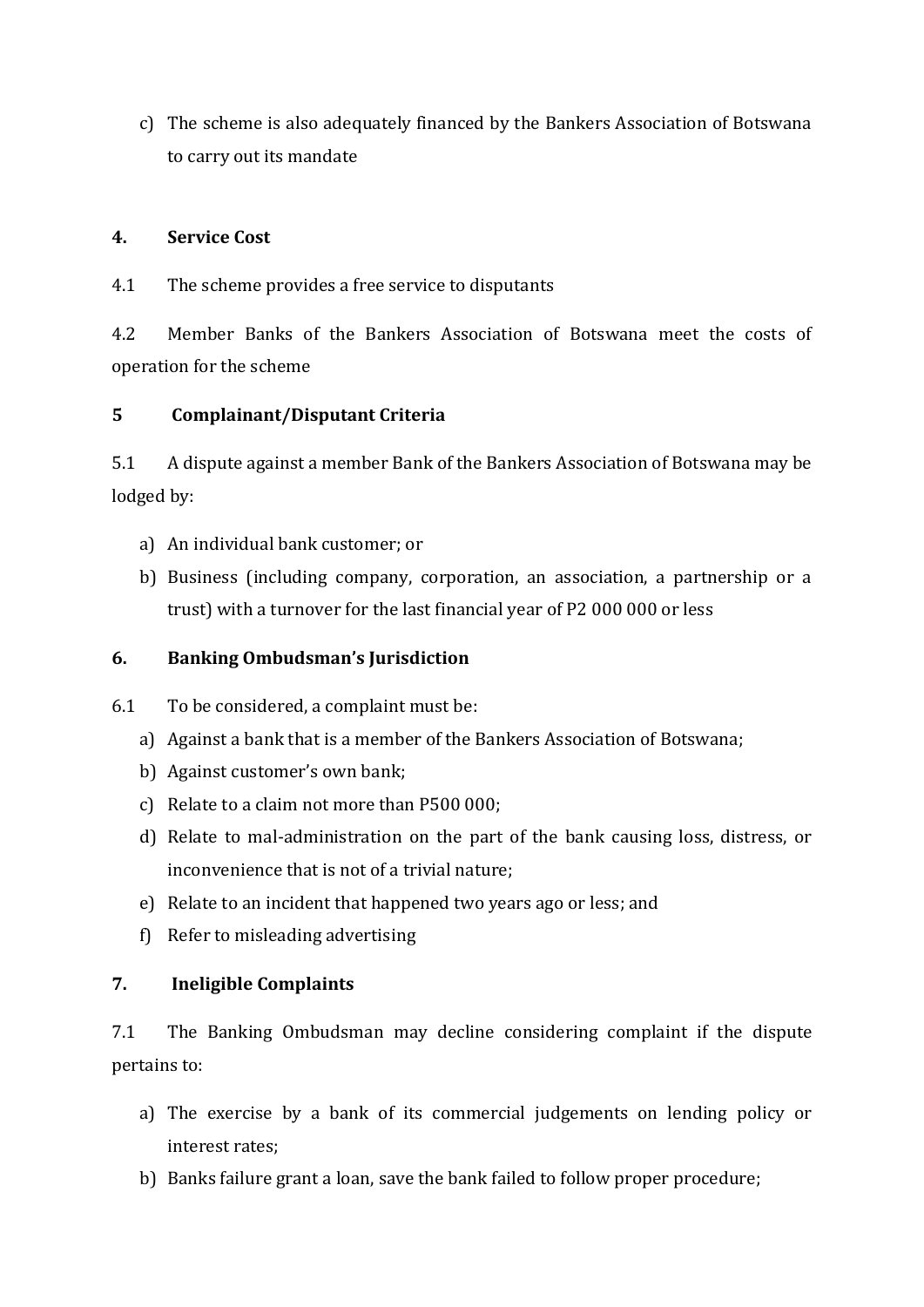- c) A dispute which was, or becomes the subject of proceedings in any court, tribunal, arbitrator, independent dispute resolution body or if the OBA determines the matter may be appropriately dealt with by another dispute resolution party;
- d) A complaint that occurred more than two years ago;
- e) A non- member Bank of the Bankers Association of Botswana;
- f) Non- Banking Services; or
- g) Any other grounds determined by the Banking Adjudicator

#### **8. Other Duties of the OBA**

**8.1 Reporting:** The Banking Ombudsman reports directly to the Banker's Association of Botswana.

#### **8.2 Policy Analysis and Feedback**

- a) Periodic Reports, Annual Reports, and recommendations, as required by applicable law, these terms of reference, and constitution, presented to the Banker's Association of Botswana, Bank of Botswana (BOB), and stakeholders in the banking fraternity. Based on anonymous aggregate data, the reports discuss trends in lodged complaints, identify patterns or problem areas in dispute resolution, policies and practices, and may recommend revisions, or improvements in order to eliminate recurring grievances.
- b) The BBO serves a resource for member banks in formulating or modifying policy and procedures in dispute resolution, and raises concerns that may surface due to the gap between the stated goals of the Bankers Association and actual practice
- c) The scheme also functions as sensor within the banking fraternity and community in identifying problems or trends that affect the entire banking industry, or significant parts of the community; if appropriate, the BBO may recommend creative ways to address the issues
- d) The BBO may provide early warning of new areas of organizational concern, upward feedback, critical analysis of systematic need for improvement, and make system change recommendations.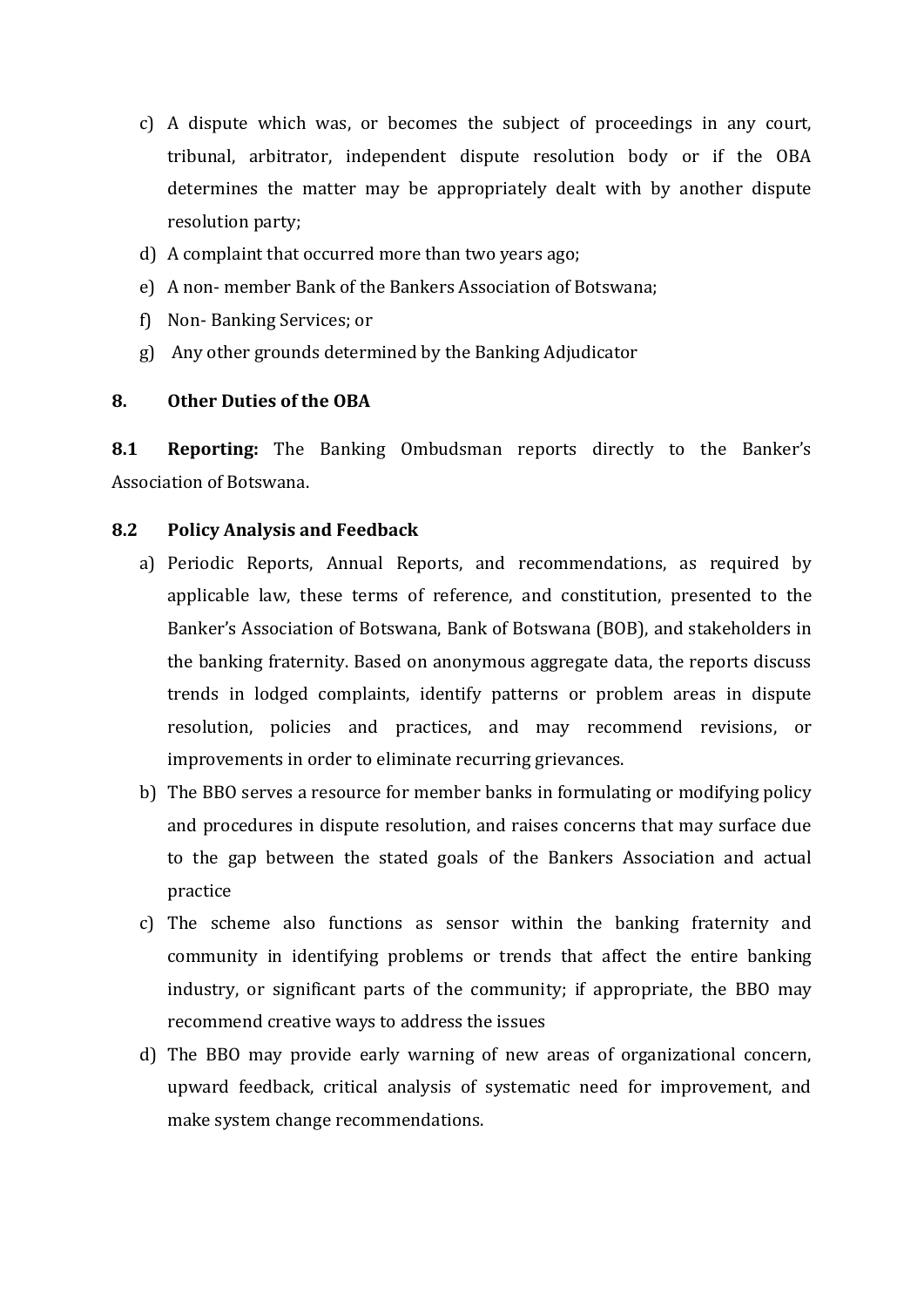## **8.3 Community Outreach and Education**

It is a function of the BBO to inform and educate the customers of the member banks and general public about the BBO's existence, its role and procedures, as well as precautions best used to avoid difficulty when using the banking system.

## **8.4 Annual Business Plan and Budget**

The Banking Ombudsman must:

- a) Prepare an annual business plan including a proposed budget for the scheme; and
- b) Submit both the budget and business plan to the Bankers Association of Botswana before the start of the relevant financial year

## **8.5 Establishing/Maintaining the OBA**

The Banking Ombudsman is responsible for:

a) The day to day management and conduct of the BBO (including, without limitation, the power to appoint and dismiss employees, independent contractors, agents, and determination of the terms of employment)

Ensuring the integrity of the office is maintained by all BBO staff through independence, fair process, neutrality, impartiality, confidentiality and timely attention to the resolution of issues while treating customers with dignity and respect.

b) The Banking Ombudsman has the power to incur expenditure on behalf of the OBA consistent with the budget approved by the Bankers Association of Botswana.

## **8.6 Dispute Resolution**

The Banking Ombudsman shall:

a) Provide impartial and confidential consultation to aggrieved and/or concerned customers of member banks of the Bankers Association;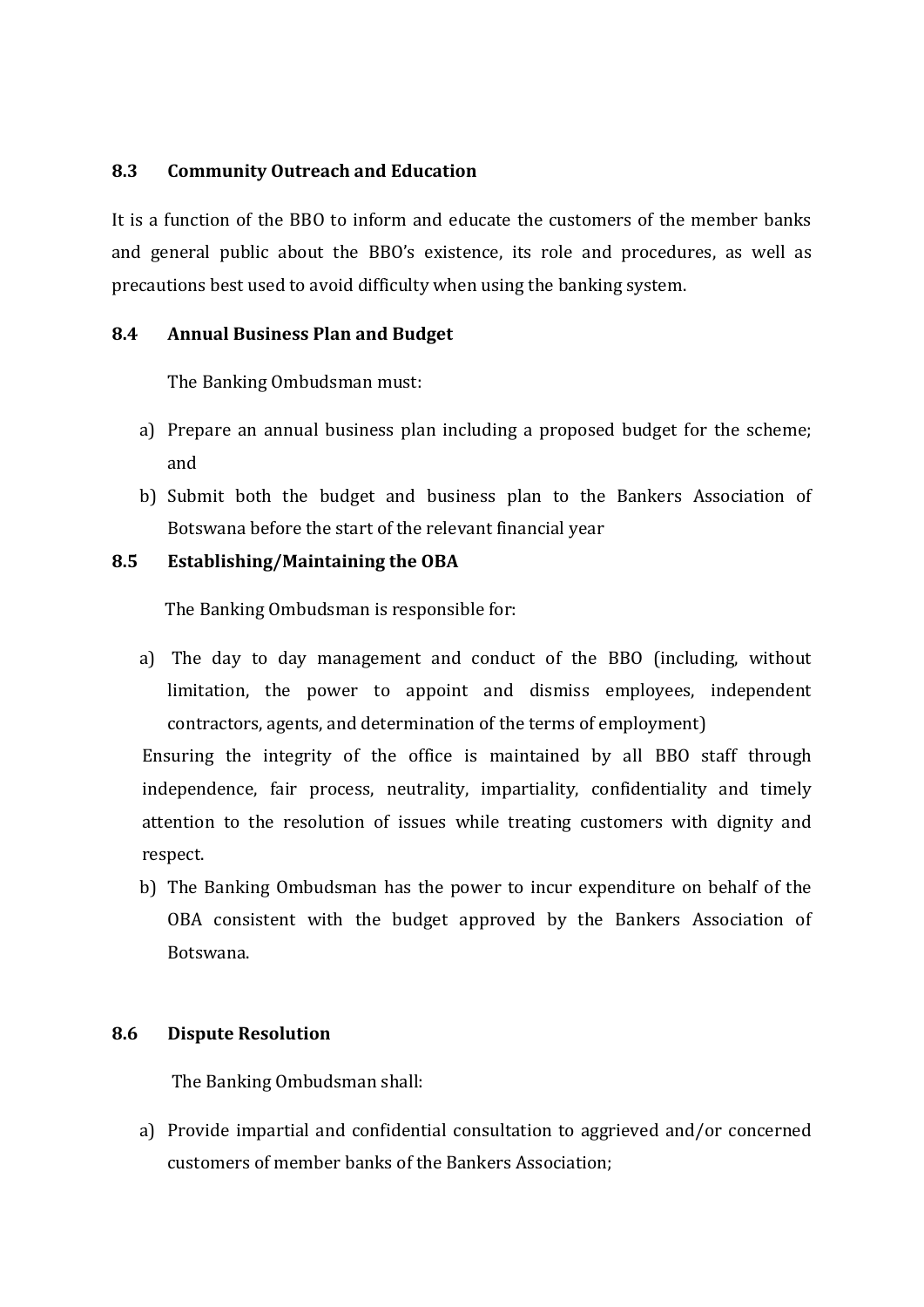- b) Remain Independent, neutral, impartial, and exercise good judgement;
- c) Assist complainants in interpreting their banks' policies and procedures;
- d) Clarify issues to complainants and generate options for resolution;
- e) Facilitate the complainant's assessment of the pros and cons of possible options;
- f) If direct action by the Banking Ombudsman may be an appropriate option, obtain the complainant's agreements and permission before proceeding;
- g) If necessary, and while maintaining confidentiality, conduct appropriate informal fact-finding to better understand an issue from both perspectives;
- h) With the complainant, consult with all parties to clarify and analyse problems, focus discussions, and develop a mutually satisfactory process for resolution;
- i) Consult with member banks' complaint handling staff to develop cooperative strategies for complaint resolution;
- j) Encourage a flexible conflict resolution process to maximize the member banks' ability to meet the needs of complainants equitably; and
- k) Whenever possible and appropriate, provide referrals to other resources

#### **8.7. Grounds for Complaint Dismissal**

At any stage of the dispute resolution procedure, the Banking Ombudsman may dismiss the case if:

- a) The complainant misled the Banking Ombudsman about his/her case;
- b) The complainant is uncooperative;
- c) The complainant has failed to respond to correspondence requesting for information or comments within a reason time period;
- d) The complainant has been vexatious, abusive, or insulting when communicating with the BBO. The office has the sole right to determine if or not the complainant has been insulting, vexatious, abusive or insulting; or
- e) An exigent dispute of facts exists that cannot be resolved through probabilities

#### **8.8. Withdrawal of Complaint**

At any time during the dispute resolution process, the complainant may terminate her/her case with BBO, and institute legal action if he/she first informs the BBO in writing.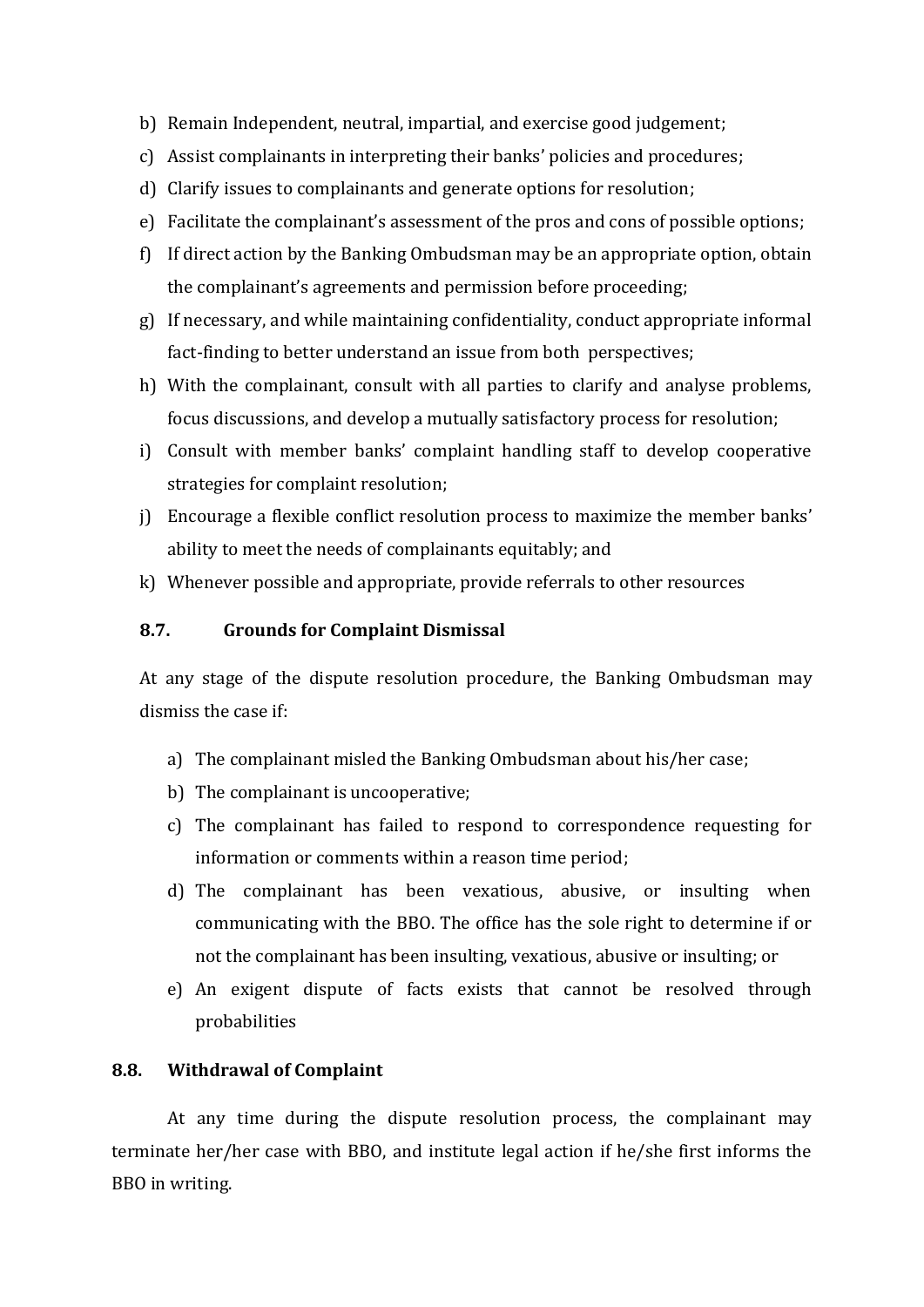# **8.9. Delegation of Authority**

The Banking Ombudsman may delegate all or any of his/her powers and duties to employees of the BBO except:

- a) The power to make recommendations or determinations; and
- b) The Banking Ombudsman's power to delegate

# **9.0 Confidentiality and Privacy**

9.1 The documents, information, and correspondence submitted to the BBO shall be deemed confidential; including the letters and documents sent to the office by the bank.

9.2 Should a complainant provide the Banking Ombudsman with a document that the disputant does not wish the bank to see, it shall be clearly marked confidential by the submitter.

9.3 All documents, correspondence, and information provided to the BBO shall not be subpoenaed by the complainant or his/her representative, nor must the Banking Ombudsman and his/her staff be subpoenaed.

9.4 The Banking Ombudsman may require a member bank of the Bankers Association of Botswana involved in the dispute to provide, or procure the provisions of, any information the BBO may consider necessary for resolution of the dispute.

9.5 The Banking Ombudsman must not disclose any information relating to a dispute to anyone except:

a) An employee , consultant, independent contractor or agent of the BBO who needs the information for purpose of performing his/her duties

# **10.0. Rules of Evidence**

The Banking Ombudsman may not be bound by any legal rule of evidence.

# **11.0 Previous Decisions**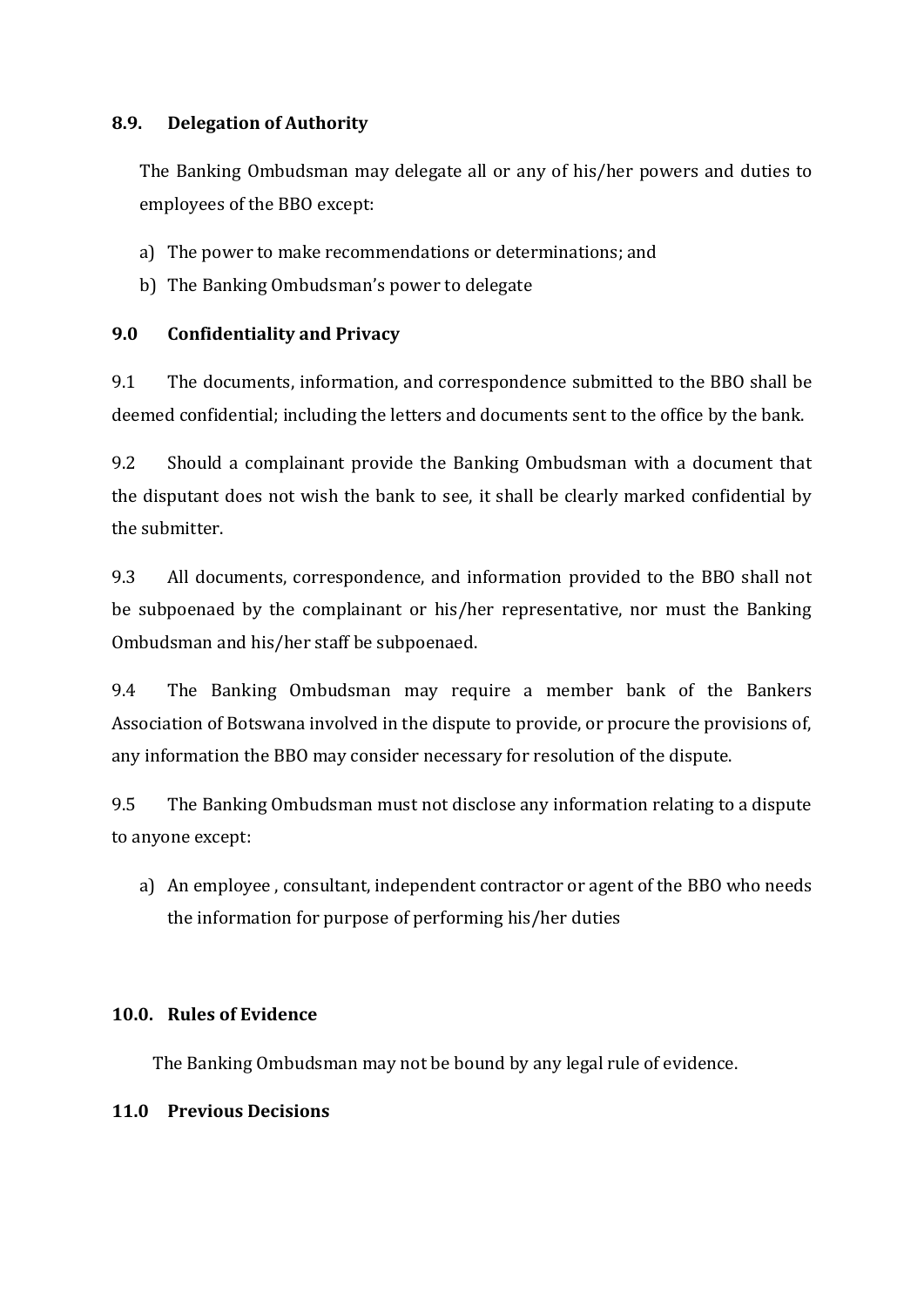Any preceding decisions made by the Banking Ombudsman, or his/her predecessors, shall not be binding on him/her.

#### **12.0 Investigation Procedure for Disputes**

12.1 For the BBO to consider a complaint, the disputant must first have given their bank a reasonable amount of time to resolve the complaint internally.

12.2 If the complainant has given the bank sufficient time, and the complaint is still not resolved, the disputant may lodge a case with the BBO if it falls under the Banking Ombudsman's jurisdiction. In such cases, the scheme may:

- a) Assess the dispute after considering the bank's response and evidence provided by the disputant. Following which, a suggestion will be made on how to settle the case;
- b) If the disputant is not satisfied with the suggested resolution, call for him/her to make further submissions in support of their case;
- c) If mediation is necessary, the two parties may be put in face-to-face formal meetings between representatives of both parties, with the Banking Ombudsman presiding as the mediator;
- d) If a settlement is not agreed in mediation, the Banking Ombudsman may provide a provisional recommendation after incorporating any new evidence or submissions presented; and
- e) If further evidence or submissions are made, the matter proceeds to a determination; which is a binding written ruling by the Banking Ombudsman.
- 12.3 The procedures for the resolution of a dispute must ensure that:
	- a) The reasons for any conclusion about the merits of a dispute must be provided on request to the parties involved; and
	- b) In response to any such conclusion, the parties concerned have reasonable opportunity to make further submissions before a recommendation is issued by the Banking Ombudsman.
- 12.4 The recommendation must: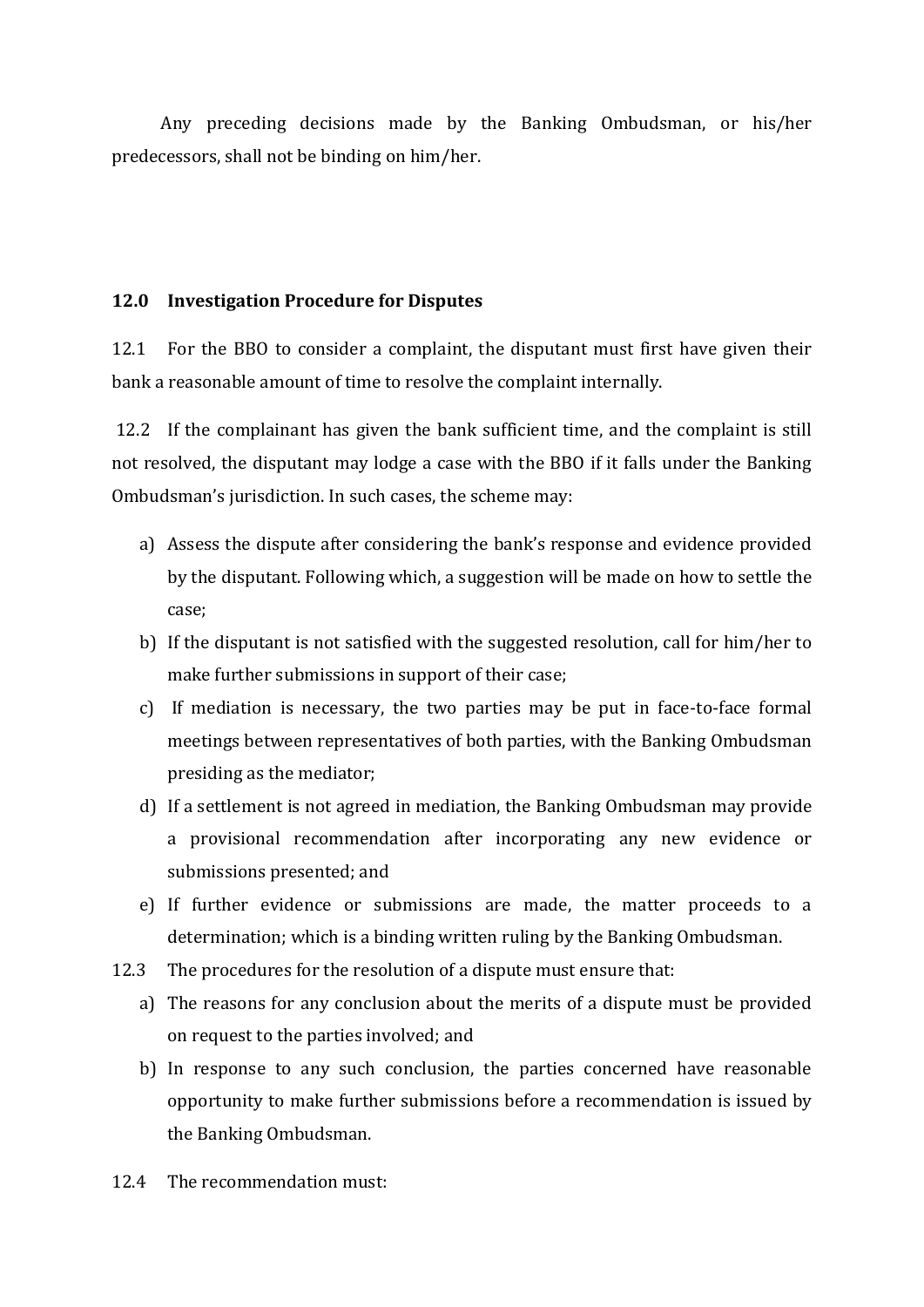- 1) Be in writing;
- 2) Include reasons for the recommendation;
- 3) Include the terms of settlement or recommendation;
- 4) Include any documentation necessary to complete the withdrawal or settlement; and
- 5) State the date for acceptance of the recommendation by the parties concerned, and the consequences of them failing to respond in time.
- 12.5 A determination may include:
	- 1) A sum of money not exceeding P800, 000;
	- 2) Not more than P5,000 for inconvenience; and
	- 3) An order for the provision of information relating to the case
- 12.6 The determination must:
	- 1) Be in writing;
	- 2) Include reasons for the determination;
	- 3) Include the terms of the determination;
	- 4) Include any monetary amount to be paid; and
	- 5) State that, if within a certain period of time after its issue the disputant accepts it, the determination shall be binding on the disputant and financial services provider

12.7 The Banking Ombudsman must give a copy of the determination to the parties involved, and provide a form to the disputant providing for acceptance of the determination in full, and as final settlement of the dispute.

## **13.0 Referral**

13.1 If the Banking Ombudsman concludes that there is another more appropriate institution that can deal with the dispute, such as court, tribunal or any other dispute resolution party, the BBO may refer the disputant to the specialist dispute resolution scheme considered appropriate.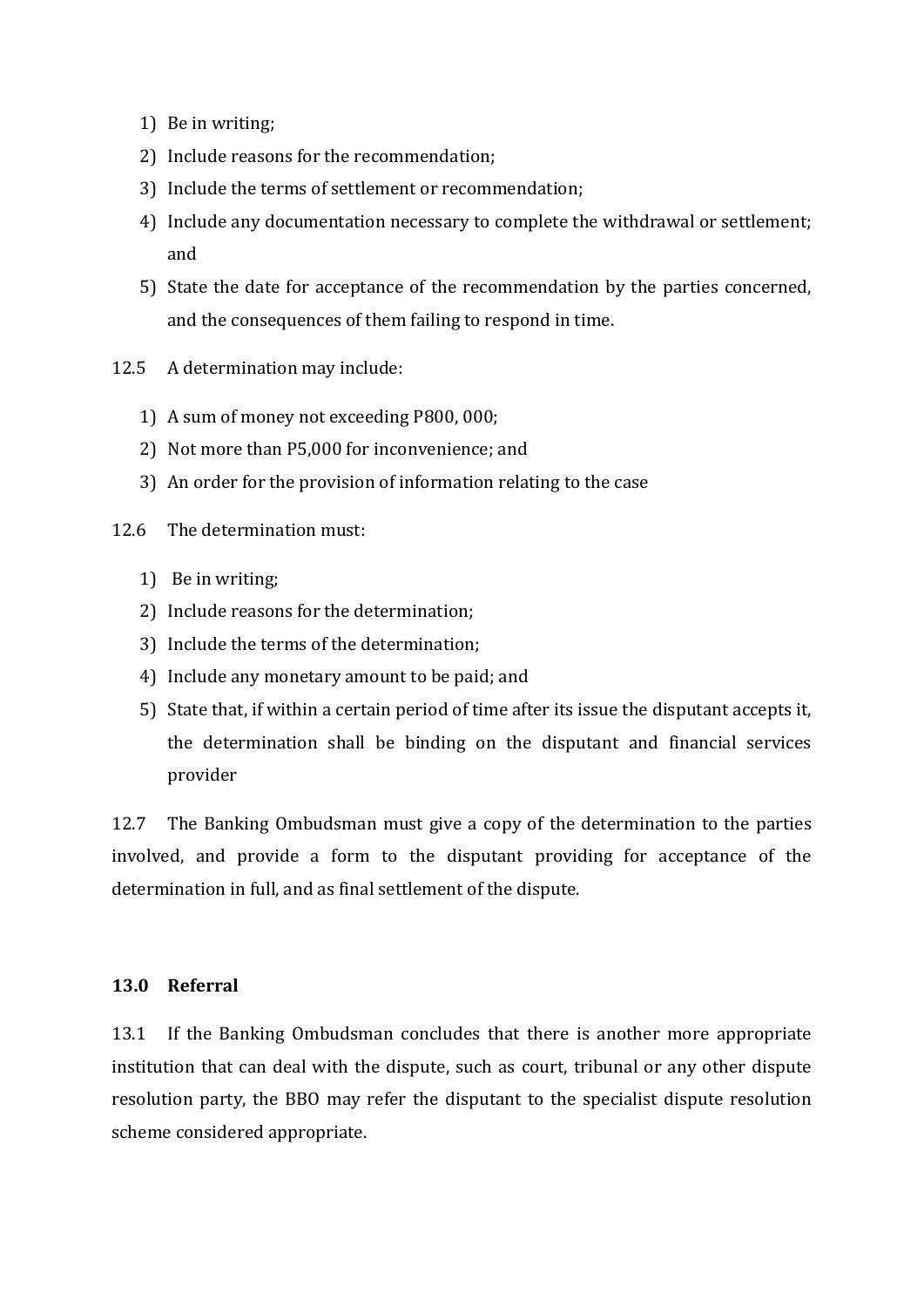13.2 If the Banking Ombudsman has referred a dispute to the banking services provider, the BBO may not consider the dispute until:

- 1) The bank has responded to the dispute; or
- 2) 15 working days, or any lesser period determined by the Banking Ombudsman has elapsed

13.3 Whichever occurs first, other than in exceptional circumstances where delay, in the opinion of the Banking Ombudsman, is undesirable in which case the BBO may consider the dispute earlier.

# **14.0 Guidelines on Non-Financial Loss Caused to a Customer**

If in the opinion of the Office of the Botswana Banking Ombudsman a financial business has done something considered wrong, and there is evidence to substantiate such and the customer has lost out as a consequence of that action, the financial business is requested to put things in order.

**Non-Financial Loss** may be defined as emotional or practical impact of the bank's mistake caused on the complainant/ customer of the bank. The impact may be in different forms.

- **Inconvenience** –which may encompass anytime the consumer has spent and/or trouble and effort the consumer has had to endure as a consequence of the bank's action.
- **Distress** which may include upset, embarrassment, anxiety, disappointment, loss of expectation and stress.
- **Damage to reputation** including situations where a consumer's personal reputation has been affected as a direct result of the action of the bank.
- **Pain and suffering** including any negative physical or mental effect on the consumer arising from the bank's action.

The BBO Terms of Reference and the Banker's Code of Conduct spell out our jurisdiction and therefore the power to award compensation which we consider to be "fair under the circumstances". This means that any award will be made proportionate to and commensurate with the impact a business action (or inaction) had ultimately on the complainant. In two similar instances/complaints where a similar error occurred, the award amounts might differ depending on the impact of such an error. These awards are not intended to "penalise or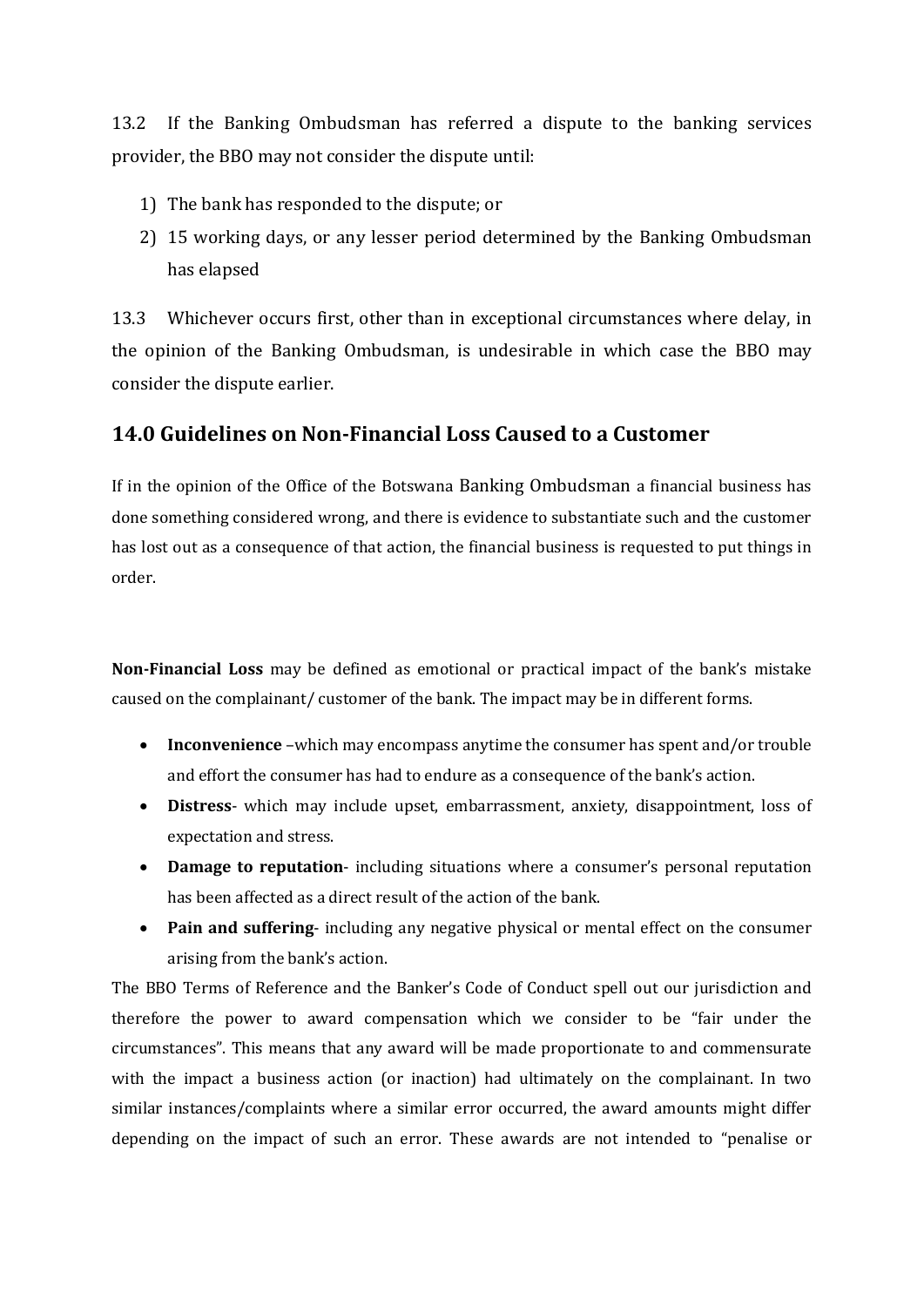punish" the financial business but merely to ensure equity and put the complainant at the position at which they could have been had the error not occurred.

There are at least 4 levels which are in place and are used as guidelines for making awards.

- 1. **Moderate Level** (Less than P500-00)
- 2. **Substantial Level** (501-00 TO P3,000-00)
- 3. **Severe Level-** (P3,001-00 to P6,000-00)
- **4. Extreme Level** (P6,000-00 to P10,000-00)

## **15.0 Time Limits**

14.1 The Banking Ombudsman may only consider a dispute against a bank that first occurred:

1) On or after the concerned bank first became a member of the Bankers Association of Botswana.

## **16.0 The Banking Ombudsman**

The current contact details of the Office of the Botswana Banking Ombudsman are:

**Physical Address:** Plot 184 Tlale House (Main Mall) **Postal Address:** Private Bag 00404, Gaborone, Botswana. **Email**- enquiries@ botswana banking ombudsman.org.bw **Website:** www.botswana banking ombudsman.org.bw **Tel:** +267 393 5409 **Fax:** +267 393 5406 **Cell:** +267 71326282

# **15.1 Review of the Terms of Reference**

Review of the Terms of Reference will be undertaken by the Bankers' Association of Botswana periodically. Consultation with the public (consumer organizations; other interested industry associations; relevant regulatory bodies; and other interested stakeholders) will take place during the review process. Changes to banking practice,